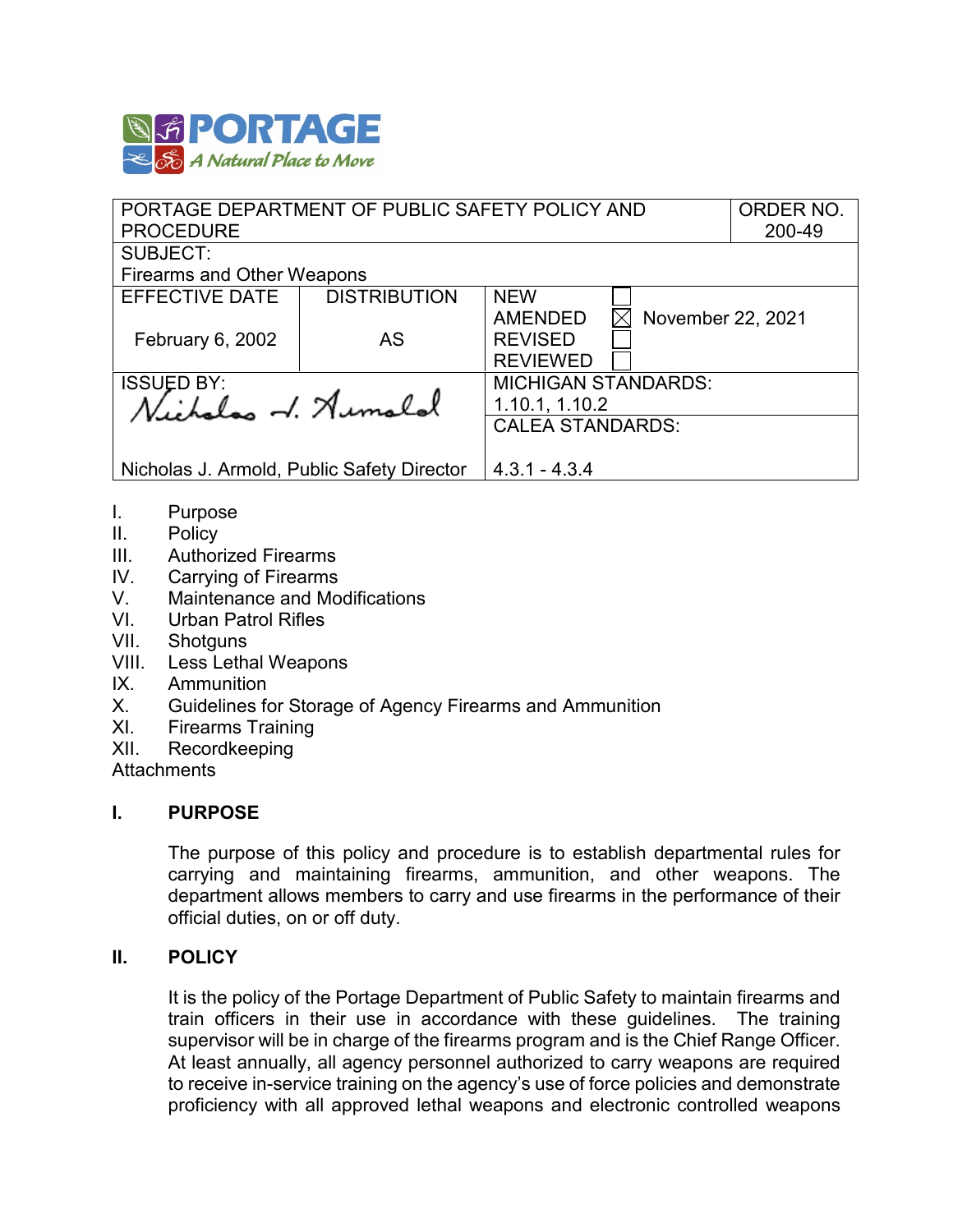# **III. AUTHORIZED FIREARMS**

- A. Only those firearms authorized by the Public Safety Director will be carried on or off duty (see Attachment 1).
- B. Auxiliary Handguns
	- 1. Auxiliary handguns are permitted and are the option of each officer. Auxiliary handguns, with a caliber range from .22 to .45, may be used in a backup or off-duty capacity. Approval will be in writing and will be maintained by the Public Safety Director. Handguns must be registered and inspected for mechanical function according to department procedures, and the employee must have demonstrated proficiency with the handgun.
	- 2. All officers must qualify with any department-approved auxiliary handguns on the department-approved qualification course.
- C. Automatic Weapons
	- 1. An employee must have advanced written permission of the Public Safety Director to possess or utilize any automatic weapon while on duty.
	- 2. Kalamazoo Metropolitan SWAT (KM-SWAT) officers are exempt from this requirement for the purposes of training, and tactical or operational duties.

# **IV. CARRYING OF FIREARMS**

- A. Personnel on duty are required to carry a fully loaded handgun in an authorized holster.
- B. Auxiliary handguns will be carried out of sight.
- C. Only approved handguns may be carried in an off-duty or backup capacity. Auxiliary handguns are considered optional and are the responsibility of the individual officer. Officers must have prior approval from the Public Safety Director, comply with all department policies, ordinances, and laws concerning the use and carrying of those handguns. Employees are not required to carry a firearm while off duty.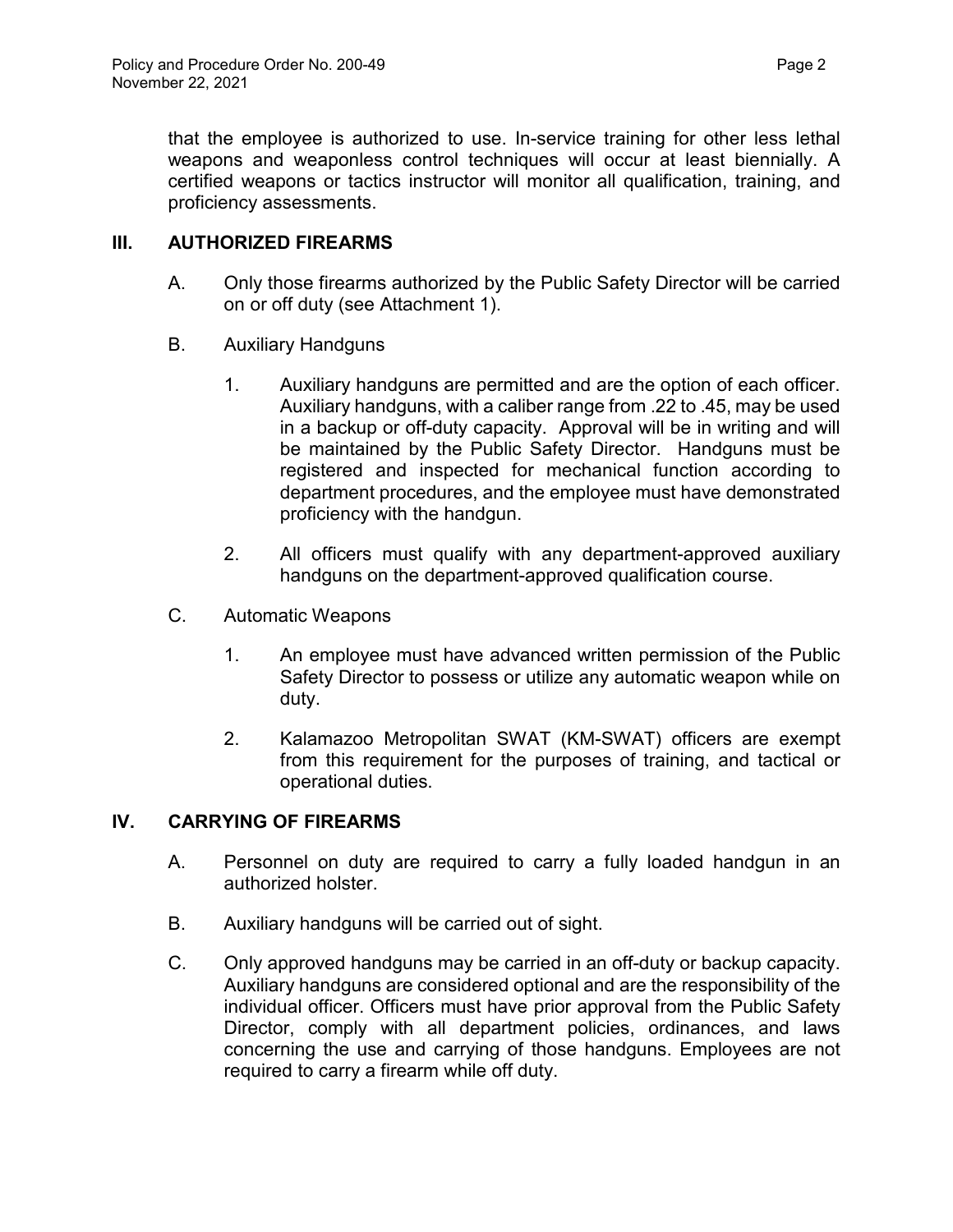# **V. MAINTENANCE AND MODIFICATIONS**

#### A. Maintenance

- 1. All department-owned firearms will be maintained by the department armorers. Routine cleaning is the responsibility of the officer who is assigned or uses each weapon.
- 2. If an officer wishes approval to carry auxiliary handguns or privatelyowned firearms, he/she will be responsible for all maintenance and repair. Inspections must be conducted by a certified firearms armorer or firearms instructor, who will complete inspection portion of the "Request for Authorized Back-up and/or Off-duty Handgun" form.
- 3. If a department firearm is determined to be unsafe, it will be removed from service and repaired by a department armorer or the manufacturer. If an auxiliary handgun is determined unsafe, the officer will notify his/her supervisor, a memo will be sent to the Deputy Director, and the handgun will not be authorized for use until repairs are completed.
- 4. Certified rifle armorers will conduct an inspection and inventory of all patrol rifles annually.
- B. Modifications

No modifications may be done to department and auxiliary firearms without the written permission of the Public Safety Director.

# **VI. URBAN PATROL RIFLES (UPR)**

- A. The department will authorize the use of a UPR (Urban Patrol Rifle) to those personnel trained in its safety, cleaning and proper use.
- B. The decision to use a UPR is at the discretion of the trained officer.
- C. The UPRs will be carried in a secure location within a police vehicle. The chamber will be empty, magazine full, and the safety engaged.
- D. Only approved accessories are authorized for use with patrol rifles

## **VII. SHOTGUNS**

KM-SWAT officers are authorized to use shotguns.

# **VIII. LESS LETHAL WEAPONS**

Only trained sworn personnel are authorized to use less lethal weapons.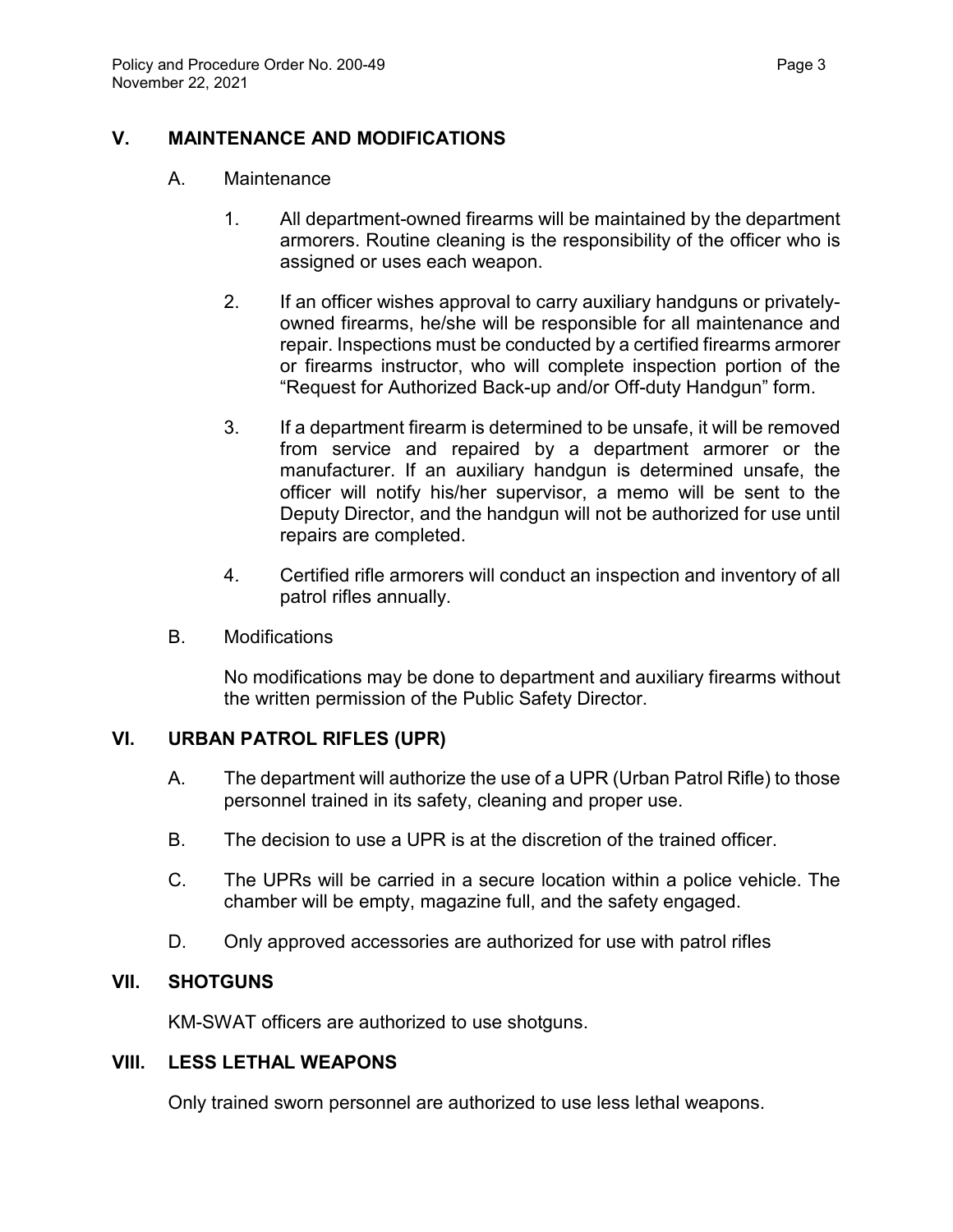#### **IX. AMMUNITION**

- A. Only ammunition authorized or approved by the Public Safety Director may be utilized in an official capacity while on or off duty (see Attachment 1).
- B. Only department approved or authorized ammunition will be carried in department-issued firearms.
- C. Only department approved or authorized ammunition may be carried in auxiliary handguns.
- D. Personnel will be issued the number of rounds required to fill their primary on-duty handgun and spare magazines (one round in the chamber and three total magazines) for duty service.

## **X. GUIDELINES FOR STORAGE OF AGENCY FIREARMS AND AMMUNITION**

- A. All unassigned department handguns and rifles will be stored in the vault.
- B. Officers will keep their handgun and all firearms secure at all times. Officers will take appropriate measures to secure their duty weapons when at home. These measures may include storage in a locked gun case or vault or a locking device that attaches to the weapons. It is each officer's responsibility to ensure that unauthorized persons do not have access to their weapons.
- C. All firearms assigned to KM-SWAT will be stored in the SWAT room.
- D. UPRs assigned to School Resource Officers (SRO) will be locked in a gun safe in the SRO office at their assigned school.
- E. Less Lethal Weapons not deployed on the street will be stored in the vault or the SWAT room.
- F. All training handguns are stored in the Quartermaster Room.
- G. All ammunition will be stored in the vault or the SWAT room.

#### **XI. FIREARMS TRAINING**

A. Personnel must be proficient with all firearms carried, on or off duty, under the authority of their employment with the Portage Department of Public Safety. At least annually, all agency personnel authorized to carry weapons are required to receive in-service training on the use-of-force policies and demonstrate proficiency with all approved lethal weapons that the employee is authorized or approved to use.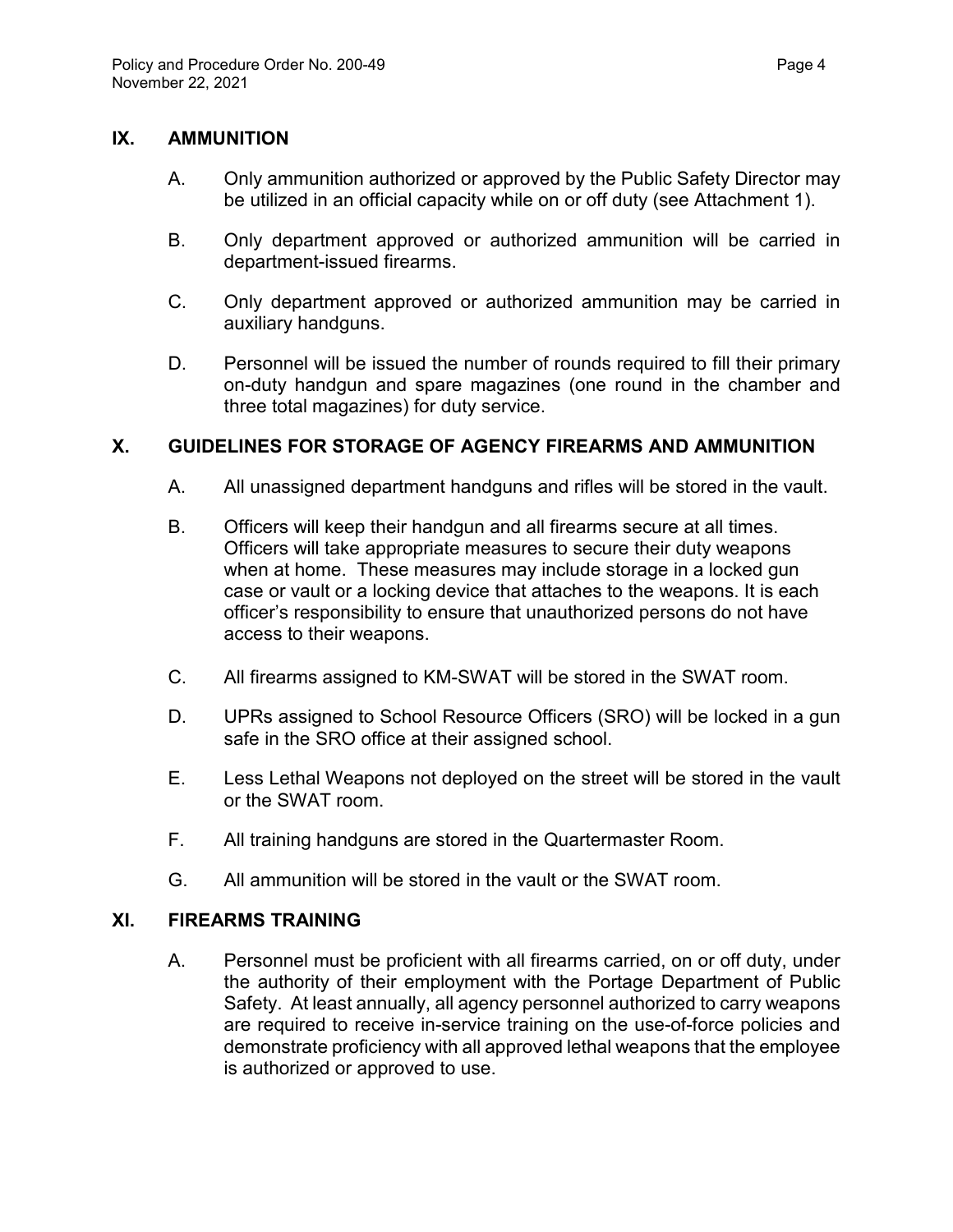- B. All firearms training will be conducted pursuant to Policy and Procedural Order No. 200-57, Firearms Training.
- C. Authorization to carry a handgun, auxiliary handgun, shotgun, U.P.R., or other authorized firearm is contingent upon the employee being proficient with that firearm. Such proficiency is a fundamental and mandatory element of fitness for duty.
- D. Remedial training will occur for any personnel unable to qualify prior to resuming official duties.

# **XII. RECORDKEEPING**

The training supervisor is responsible for maintaining the following records:

- A. Firearm qualification records of all personnel.
- B. Approved ammunition.
- C. Firearms inspections.
- D. Reports of unsafe firearms.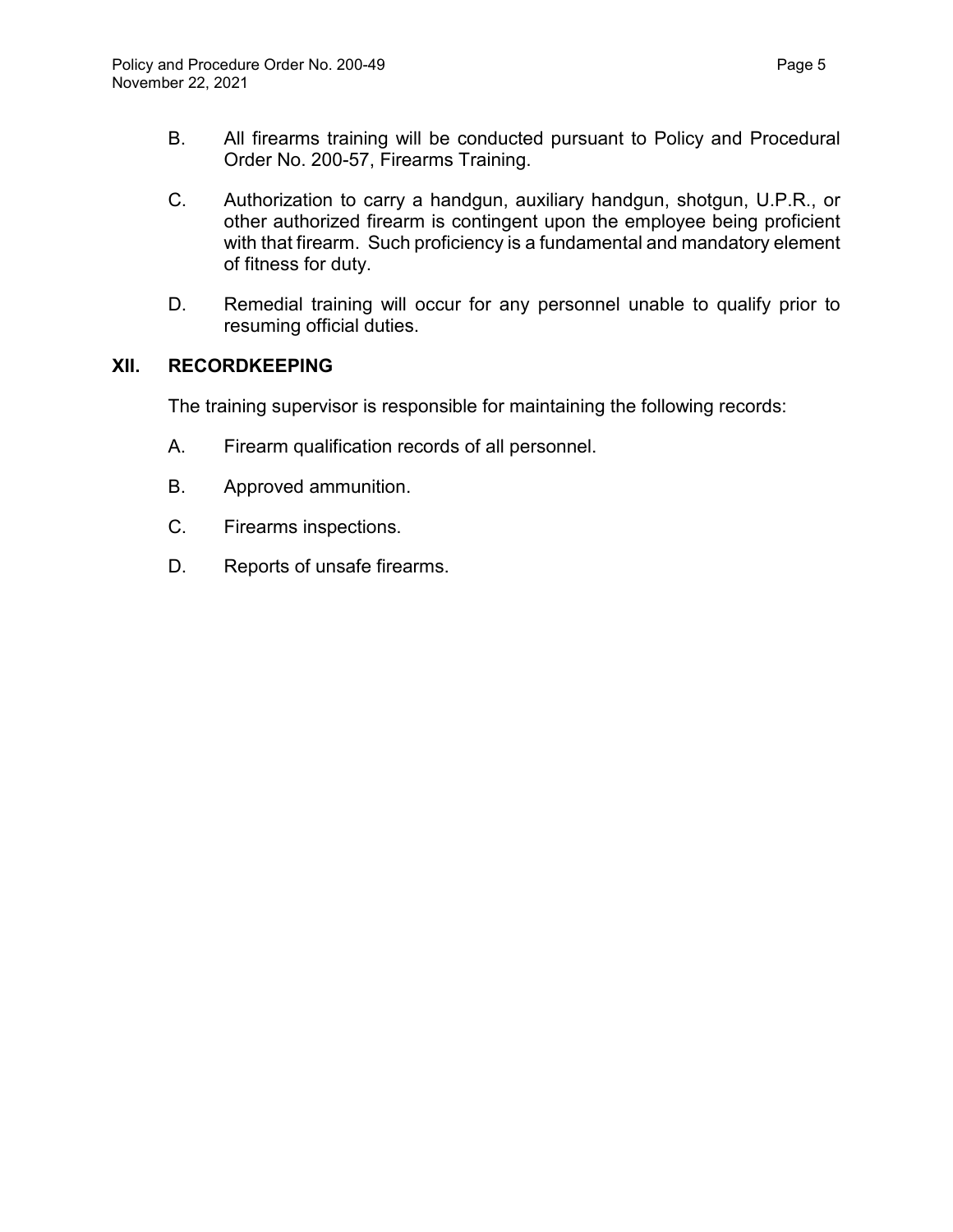# **AUTHORIZED FIREARMS**

I. Primary Weapons

Any weapon authorized as a primary duty handgun for an individual sworn officer or sworn police supervisor.

- II. Urban Patrol Rifle (UPR)
- III. Department Tactical Firearms
	- A. UPR 5.56mm
	- B. Sniper Rifle, 308 cal.
- IV. Less Lethal Weapons
	- A. Remington model 870, 12ga.
	- B. Less lethal launchers
	- C. Aerosol Subject Restraint (ASR)
	- D. Collapsible baton
	- E. Electronic Control Weapon (ECW)

# **AUTHORIZED AUXILIARY HANDGUNS**

Designated caliber ranges for auxiliary handguns will be .22 to .45. While the handguns are being carried in the capacity of back-up or off-duty, the handgun will be fully loaded with department-approved ammunition. These weapons are approved by the Public Safety Director, and the serial number and handgun type is registered with the department. Officers must qualify with the handgun in a departmentally approved qualification course.

## **AUTHORIZED AMMUNITION**

I. Handgun 9mm

Jacketed hollow point (JHP) ammunition manufactured by a major U.S. manufacturer.

- II. Shotgun
	- A. Bean bag round manufactured by a major U.S. manufacturer
	- B. 48600 orange PAVA powder rounds and impact rounds
- III. 5.56mm ammunition manufactured by a major U.S. manufacturer.
- IV. 308 ammunition manufactured by a major U.S. manufacturer.